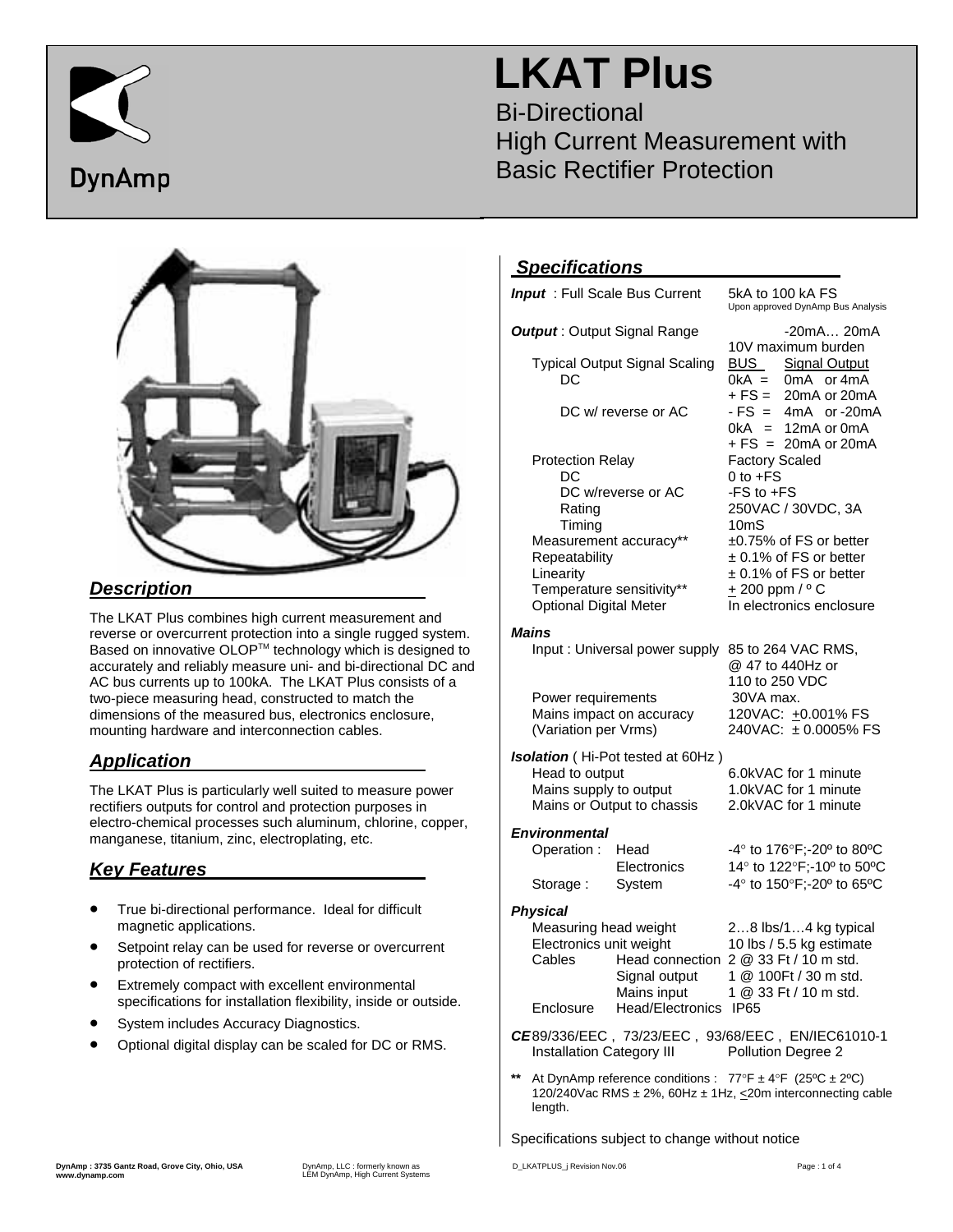





**DynAmp : 3735 Gantz Road, Grove City, Ohio, USA www.dynamp.com**

DynAmp, LLC : formerly known as LEM DynAmp, High Current Systems

D\_LKATPLUS\_j Revision Nov.06 example of the page : 2 of 4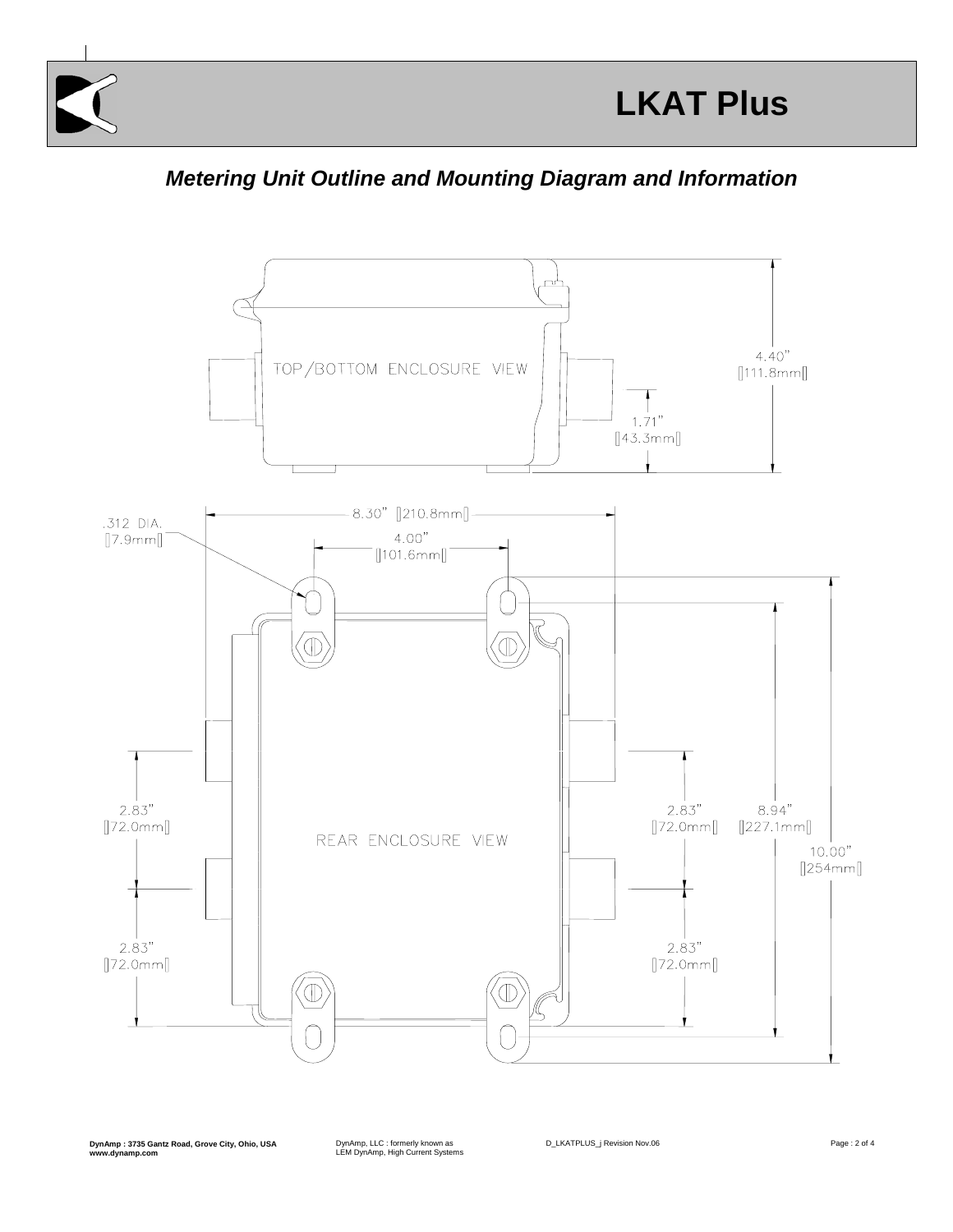



### *Measuring Head Outline and Mounting Diagram and Information*

#### **Installation Note:**

Horizontal Bus: Mounting hardware provided on top and bottom of bus only. Add 3.5 mm to vertical bus dimension to accommodate mounting hardware.

Vertical Bus: Mounting hardware provided on all sides of bus. Add 3.5 mm to both vertical and horizontal bus dimensions to accommodate mounting hardware.

| <b>DIMENSION</b>      | Metric (mm)  | <b>Unified (inches)</b> |
|-----------------------|--------------|-------------------------|
| $H(min)$ & $V(min) =$ | 60.0mm       | (2.36")                 |
| $H(max)$ & $V(max) =$ | 1080mm       | (42.50")                |
| н. =                  | $H + 94$ mm  | $H + (3.70)$            |
| $H_2 =$               | $H + 122$ mm | $H + (4.80n)$           |
| $\sqrt{1} =$          | V + 160mm    | $V + (6.30")$           |

Measurement head dimensions made to order in 30mm increments.

#### *For accurate sizing, simply provide DynAmp with actual bus dimensions.*